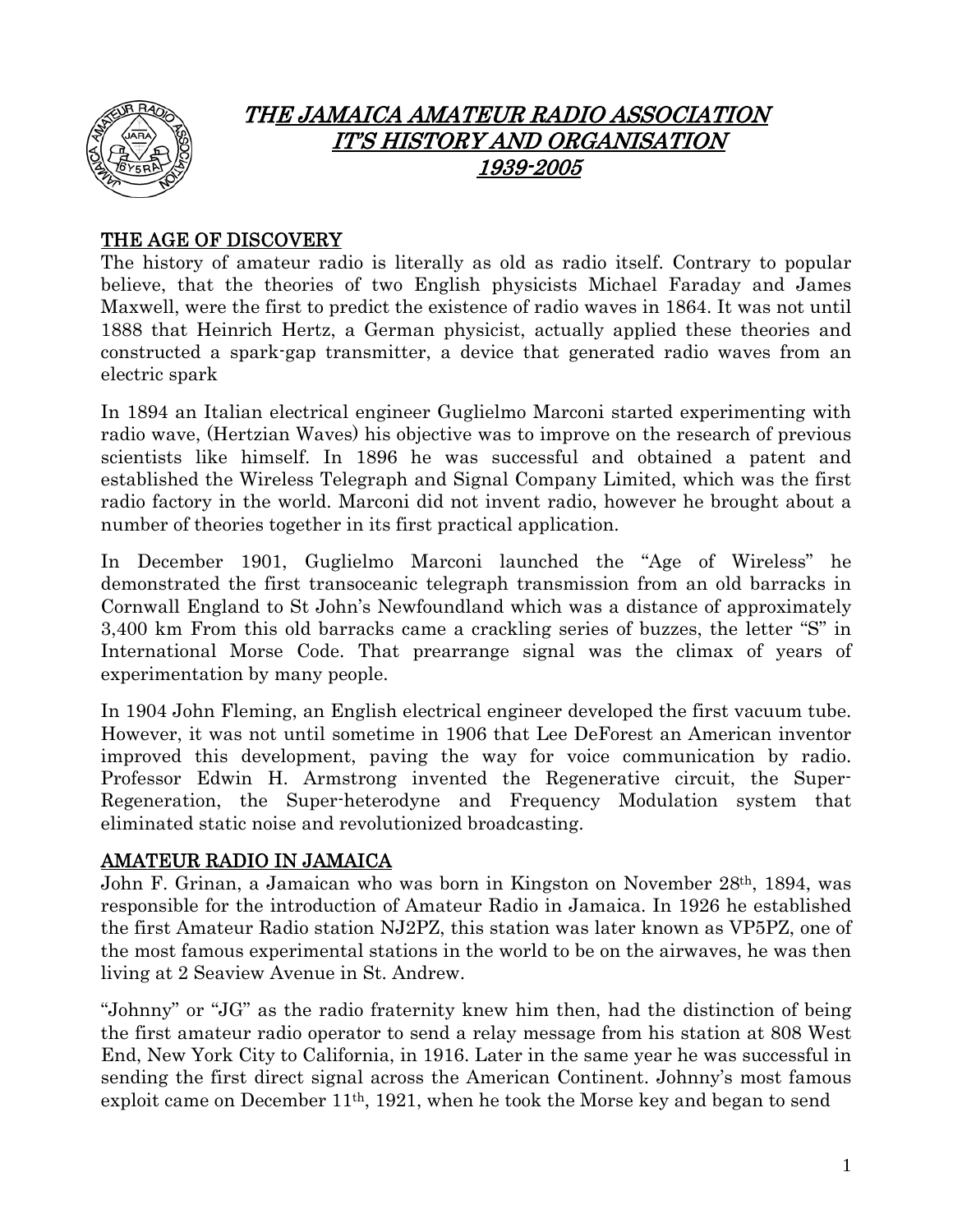

the now famous twelve word message direct from the station 1BCG in Greenwich, Connecticut USA to Paul Godley in Scotland. The message was repeated until 10:00 p.m. to ensure its reception since there was no means of checking. Godley's log showed that it was received in full the first time it was transmitted. John died in St. Petersburg, Florida USA on

May 22nd 1957.

### THE EARLY YEARS

Other pioneers of two-way radio communication in Jamaica were Charlie Isaacs NJ2PA, Cleveland Corinaldi NJ2CC who was resident in Port Antonio, Cyril Lyons and George McCulloch both of Kingston. These pioneers operated then without a Government licence. In 1932, the Government of Jamaica introduced licensing and those operators who met the qualifying standards were given a VPA prefix. This prefix was later changed to VP2 and later to VP5. When Jamaica attained Independence on August 6th, 1962, the VP5 prefix was changed to 6YA, and in June 1964 it was finally changed to 6Y5.

Cyril Lyons was the first person to get his call letters VP5CM. Cyril had a One Hundred Feet (100 ft) wooden tower for his antenna at his residence "Mon Bijou" which was at the corner of North Street and Lissant Road, opposite the Roman Catholic Cathedral.

During a labour dispute in the latter part of 1937, the Government secured the services of several Hams and Radio technicians, and trained them for several months in Post Office telegraphic procedures, in case there was a breakdown of the service. Some of these persons trained were: John Grinan, Lloyd Alberga, Balfour Richards, Ruel Samuels, Thomas Myers, George McCulloch, Leonard Lindo, Tom Bailey and Berry Duncan.

The entire operation was very successful and the group was highly commended by the Government for their services. Thomas Myers suggested that since they were working together for such a long period, they should not allow the camaraderie to disintegrate, and he suggested that they form themselves in a club. His idea was accepted and the group inaugurated the Jamaica Amateur Radio Club on February 17th 1939 when radio was still in its infancy, and communication was primitive by today's standards. There were then approximately thirty (30) members, the officers were:

| <b>Executive President</b>                            | <b>Edward Metcalf VP5EM</b> |
|-------------------------------------------------------|-----------------------------|
| Vice President                                        | Ruel Samuels VP5RS          |
| Honorary Treasurer                                    | Lloyd Alberga               |
| Secretary & Founder                                   | Thomas Myers VP5AD          |
| There was also a Technical Committee of five persons. |                             |

After seven months of operation Amateur Radio activities were suspended due to the start of World War II (Sept.1939). In May 1940 John Grinan decided to leave the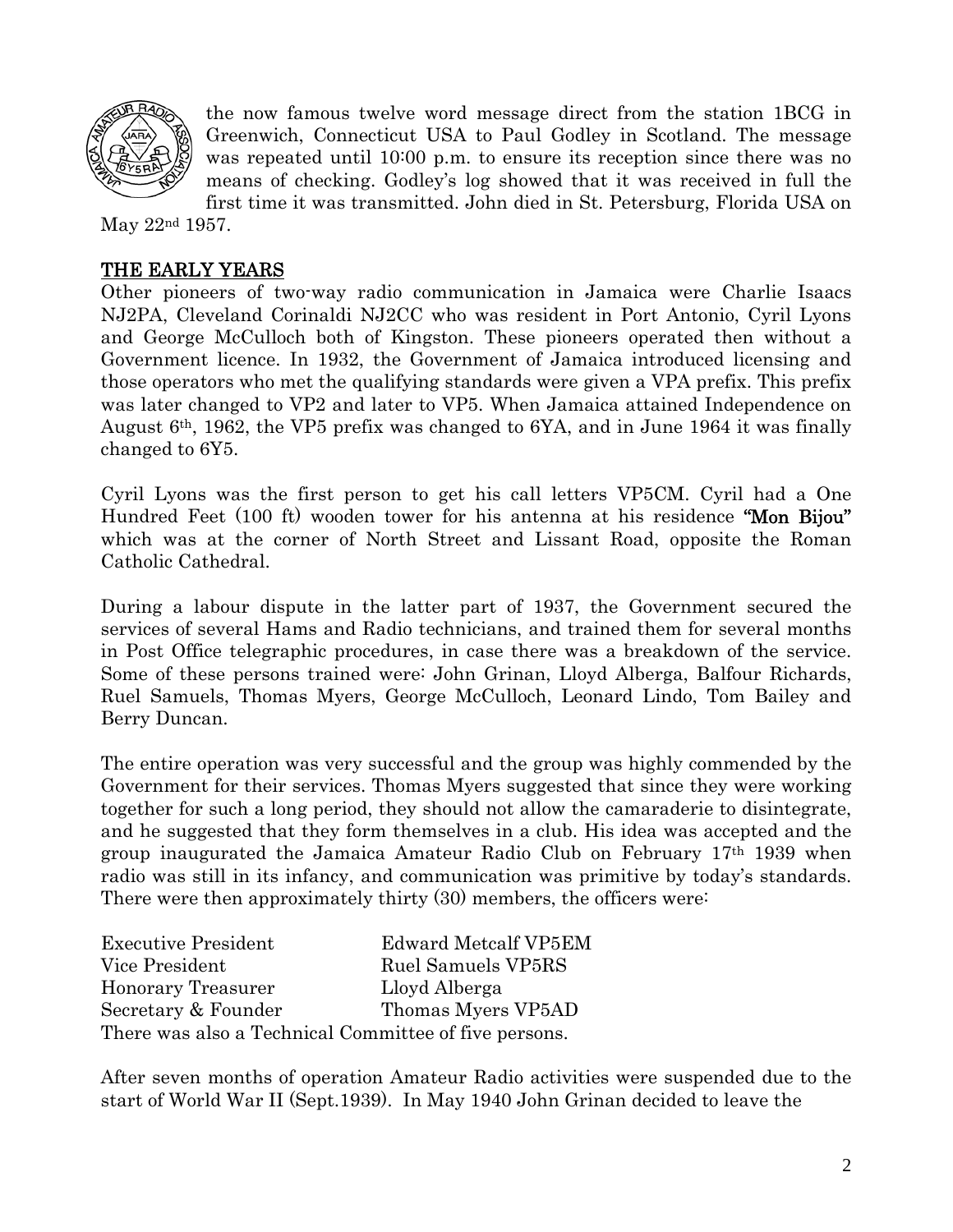

Island for the USA, before leaving he donated his station to the Government; this equipment was used to start the first licensed Broadcast Station in Jamaica, which was then **ZQI**. This station later changed its name to "Jamaica Broadcasting Company", and later to "Radio Jamaica and Re-diffusion Network" (see web site)

<http://www.radiojamaica.com/corporate/history.pdf>

The war ended in 1945, and the Club was restarted, the name was then changed to Jamaica Amateur Radio Association JARA. George McCulloch (VP5GM) was given the honour of conveying birthday greetings from the club to H.R.H. the Prince of Wales (who later became King Edward VIII), he was then patron of the Radio Society of Great Britain which the club was first affiliated.

## AIMS AND OBJECTIVES

The objectives of the Association are as follows:

- $\triangleright$  To promote the general advancement of the science and practice of Radio Communication, and to facilitate the exchange of information and ideas on these subjects among its members and to obtain the maximum autonomy of action consistent with safe guarding the interest of all concerned.
- $\triangleright$  To affiliate with other Associations or Societies with similar objectives as maybe considered desirable by the Committee of Management.
- $\triangleright$  To enter into negotiations with Government in all matters pertaining to the terms and conditions of Amateur Radio licence.
- $\triangleright$  To liaise with other organisations in connection with Amateur Radio operations in times of National or Regional Disasters.
- $\triangleright$  To establish regional chapters within the geographic boundaries of Jamaica.
- $\triangleright$  To enter into such other activities as may have a propensity to further the General objectives of the Association.
- $\triangleright$  To have meetings of the Association to include reading and discussing communications for pursuing the theory and practise of Radio Engineering.

## THE HISTORY CONTINUES

This illustrious organisation consists of dedicated persons who operate within strict International guidelines and adhere to a well-established code of ethics. During these past sixty-six (66) years, Jamaican hams have contributed their time, skill, and equipment during times of crises. We have played a vital role in assisting the Red Cross and more recently the Office of Disaster Preparedness and Emergency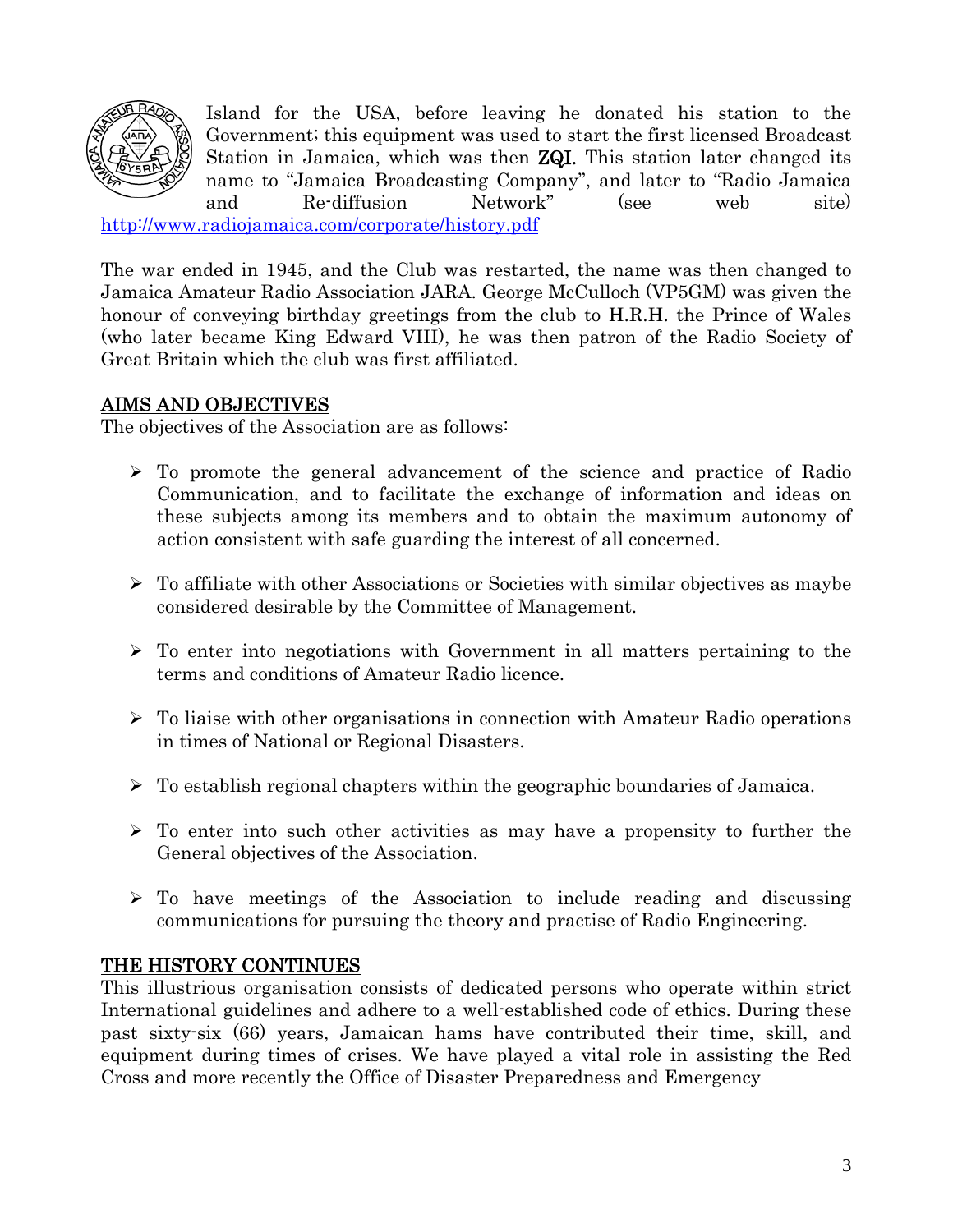

Management (ODPEM) in monitoring hurricanes affecting Jamaica and the Caribbean.

Since its inception, JARA has played a vital role in close monitoring of all hurricanes affecting the Caribbean region. On August 17th, 1951 Jamaica

was devastated by Hurricane "Charlie", and for several days the Amateur Radio fraternity provided radio communications with the outside world.

Traditionally Jamaica Amateur Radio operators have contributed their time, skill and equipment during times of crisis. Roland Lewis 6Y5RL was the first Disaster Preparedness Co-ordinator; he was responsible for preparing the format of the Emergency Response System we are currently using. It was through his intuition in 1982 that he and Nigel Hoyow 6Y5HN (then president of JARA) was instrumental in obtaining the necessary financial assistance from the *Canadian International* Development Agency (CIDA) to purchase VHF equipment to establish our first all Island two-meter repeater network. This repeater network was originally designed by Michael "Gypsy" Clarke 6Y5CW, he was competently assisted with the installation of the five repeaters and link radios by other members of JARA.

In 1989 Selvin Gabriel 6Y5SG (then President of JARA) was successful to have Volunteer In Technical Assistance (V.I.T.A) a volunteer group based in Arlington Virgina U.S.A. in collaboration with Citibank N.A. and IBM donate equipment which included computers, HF and VHF radios, generators and antennas that was used to establish a Packet Radio Network to assist with Emergency Communications.

During the devastation of Jamaica by Hurricane "Gilbert" in 1988, the most powerful Hurricane of this century, JARA provided VHF and HF radio communications for the Jamaica Red Cross Society and the Office of Disaster Preparedness and Emergency Management. (ODPEM).

In 1989 when hurricane Hugo devastated the Eastern Caribbean Islands, a jump team of Douglas Lindo 6Y5DL, Dr. Eric Munroe 6Y5EE and Nigel Hoyow 6Y5HN were flown to Montserrat to assist with vital two-way radio communications between the Islands.

## C.A.R.M.E.N

The meaning of this acronym is Caribbean Amateur Radio Meteorological Emergency Network (see web site) [http://www.fiu.edu/orgs/w4ehw/carmen.html.](http://www.fiu.edu/orgs/w4ehw/carmen.html) This is a joint project between the Caribbean Amateur Radio fraternity, the National Hurricane Centre (NHC) and National Oceanic Atmospheric Association (NOAA). The purpose of this project is for the Hams to supply supplemental surface weather data to the forecasters at the National Hurricane Centre in Miami Florida whenever a hurricane is within the Caribbean region. Five  $(5)$  **Peet Bros.** U2000 weather stations were donated to assist with this project; these stations are installed at various operators' homes across the Island.